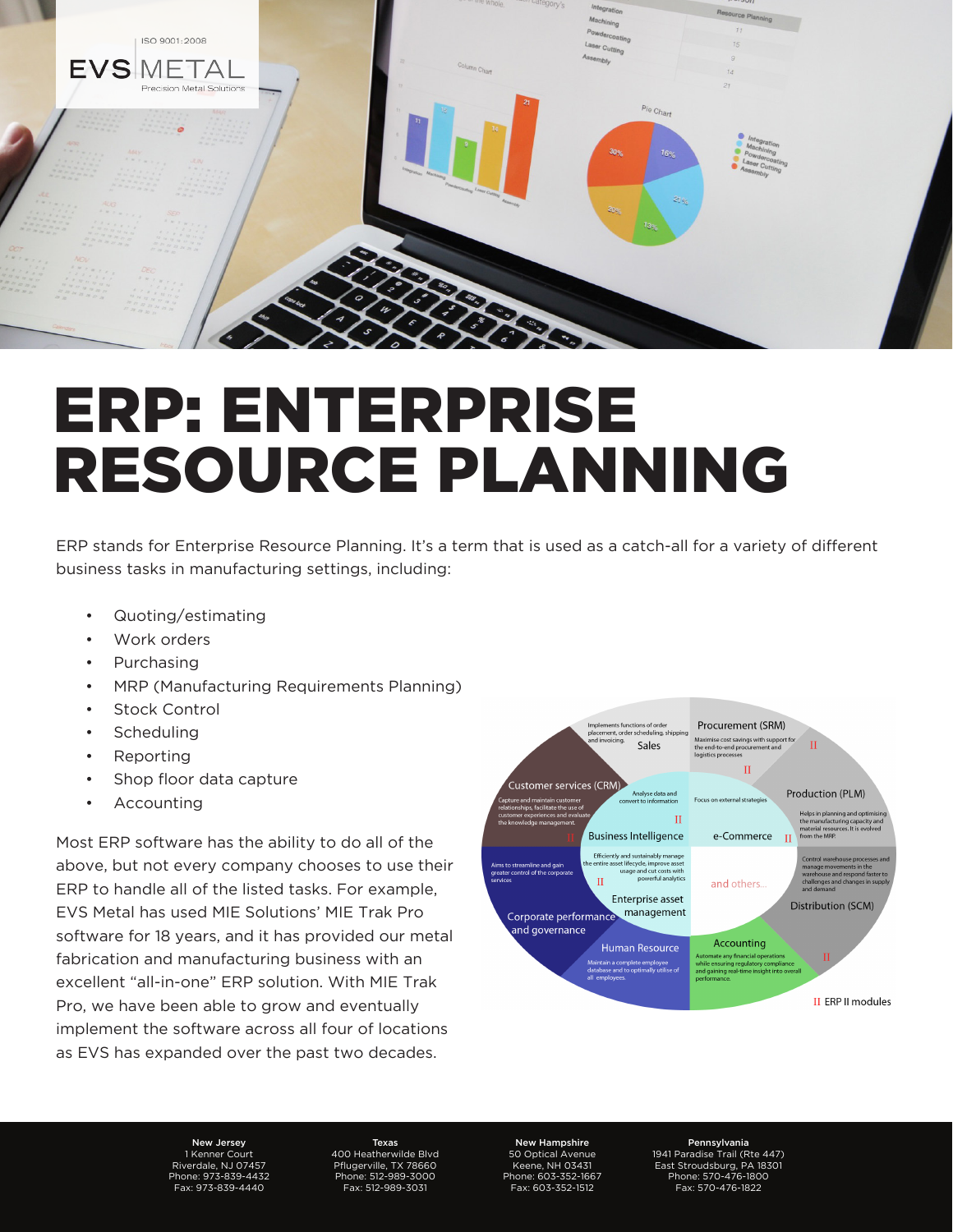

### BUT ARE ERP SOLUTIONS EASY TO IMPLEMENT?

One of the reasons EVS Metal employees appreciate MIE Solutions' ERP software in particular is its ease of use. Much of it is drag and drop, and the User Interface (UI) is robust but uncluttered, utilizing well-designed, intuitive dashboards to give our employees insight into multiple business areas at once, from scheduling to deliveries to machine capacity. There is no wild learning curve to throw a wrench into the works.

# HOW DOES EVS METAL UTILIZE ERP SOFTWARE TO...

#### ...HANDLE ACCOUNTING TASKS?

EVS uses MIE Trak Pro, which is equipped with a range of functionality right out of the box. Our accounting team takes advantage of many of these features, from human resources modules to financial statement generation. A quality ERP solution like MIE Trak Pro will also allow easy integrations to streamline other accounting areas such as payroll activity. Our ERP not only gives us greater bottom-line visibility, but also speeds up the closing of financial periods because so much of the system is automated.





#### ...ENSURE QUALITY OUTCOMES AND **CONTINUOUS** IMPROVEMENT?

ERP software should offer features that help QA/QC departments stay ahead of the game by minimizing failures in the first place. EVS Metal's quality department can identify and address concerns at each step in the metal fabrication and finishing process, and our ERP software generates helpful reports that identify areas that need improvement. It can tell us not only which products failed, but why and when.

New Jersey 1 Kenner Court Riverdale, NJ 07457 Phone: 973-839-4432 Fax: 973-839-4440

Texas 400 Heatherwilde Blvd Pflugerville, TX 78660 Phone: 512-989-3000 Fax: 512-989-3031

New Hampshire 50 Optical Avenue Keene, NH 03431 Phone: 603-352-1667 Fax: 603-352-1512

Pennsylvania 1941 Paradise Trail (Rte 447) East Stroudsburg, PA 18301 Phone: 570-476-1800 Fax: 570-476-1822